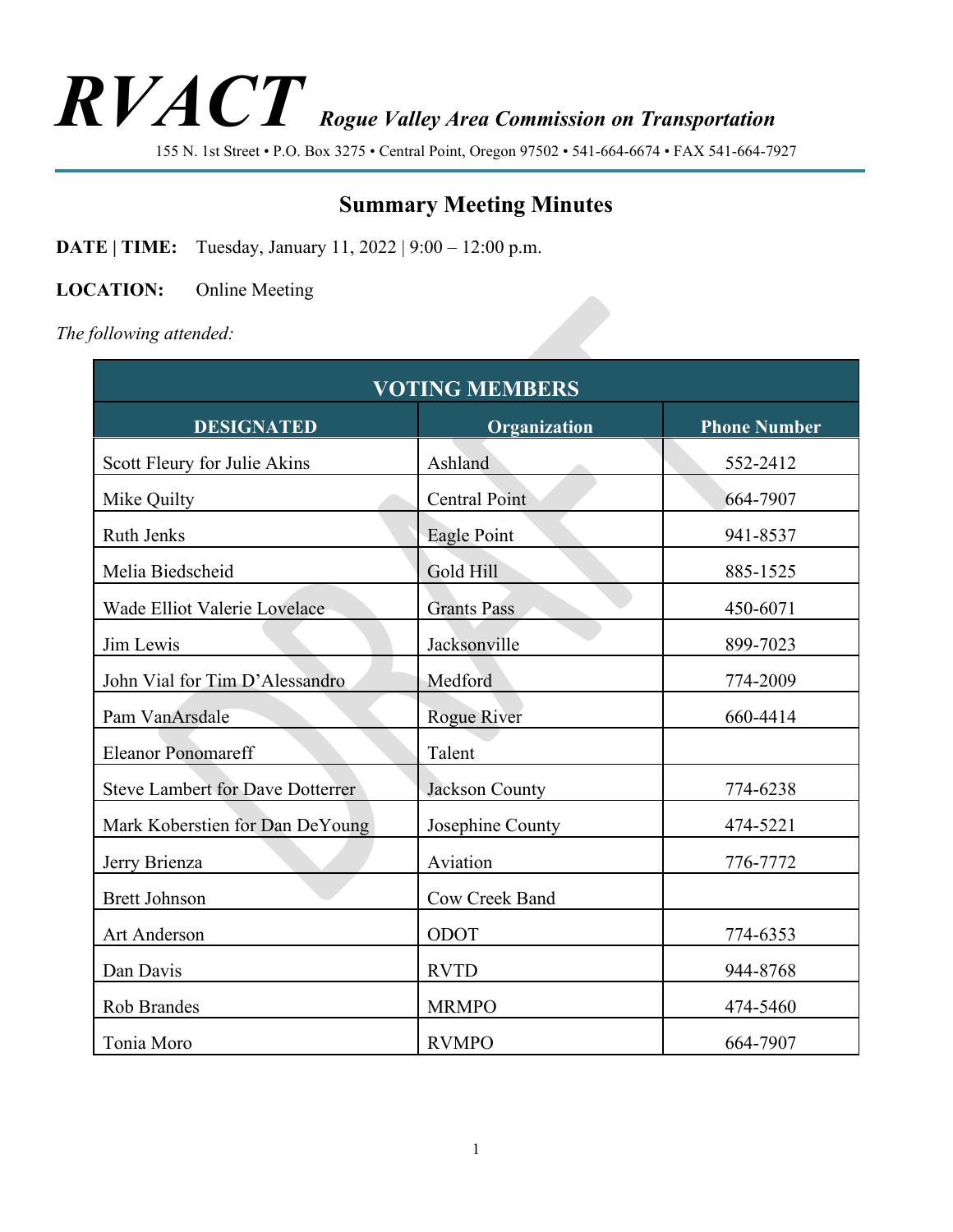| <b>VOTING MEMBERS</b>                          |                       |                     |  |
|------------------------------------------------|-----------------------|---------------------|--|
| <b>OTHER STAKEHOLDERS</b><br>(Modal + Private) | Organization          | <b>Phone Number</b> |  |
| Stephen Haydon                                 | Bicyclists/Pedestrian | 226-9044            |  |
| Mark Gibson                                    | Trucking              | 994-2018            |  |
| Mike Montero, Chair                            | JxCo Private Sector   | 779-0771            |  |
| Rob Lowe                                       | JxCo Private Sector   | 690-7356            |  |
| Justin Gerlitz, Vice Chair                     | JoCo Private Sector   | 244-2617            |  |
| <b>ALTERNATE VOTERS PRESENT</b>                |                       |                     |  |
| <b>Alternate Voters Present</b>                | Organization          | <b>Phone Number</b> |  |
| Karl Welzenbach                                | <b>RVMPO</b>          |                     |  |
| Lesley Orr                                     | Bicyclists/Pedestrian |                     |  |
| <b>INTERESTED PARTIES</b>                      |                       |                     |  |
| <b>Name</b>                                    | <b>Organization</b>   | <b>Phone Number</b> |  |
| Gary Leaming                                   | ODOT                  |                     |  |
| Darrin Neavoll                                 | ODOT                  |                     |  |
| Amanda Pietz                                   | ODOT                  |                     |  |
| LeeAnn Ferguson                                | ODOT                  |                     |  |
| Kat Silva                                      | ODOT                  |                     |  |
| Mike Baker                                     | ODOT                  |                     |  |
| Jennifer Boardman                              | ODOT                  |                     |  |
| Sabrina Forward                                | ODOT/OTC              |                     |  |
| Paris Edwards                                  | ODOT                  |                     |  |
| Jenna Marmon                                   | ODOT                  |                     |  |
| Tim Fletcher                                   | ODOT                  |                     |  |
| Scott Selbe                                    | Jacksonville          |                     |  |
| Jeff Kihn                                      |                       |                     |  |
| John Limb                                      |                       |                     |  |
| Dan McFarling                                  |                       |                     |  |
| Mike Kuntz                                     | Jackson County        |                     |  |
| James Philip                                   | Jackson County        |                     |  |
| Julie Brown                                    | RVTD/OTC              |                     |  |

[RVACT January 11, 2022](https://www.oregon.gov/odot/Get-Involved/ACT/RVACTagenda2022jan11.pdf) Agenda Packet

# **1. Welcome / Roll Call / Confirm Quorum** [Audio for Items 1-4](https://rvmpo.org/wp-content/uploads/2019/09/Jan-11-Pt-1-4.mp3)

9:00 a.m. | Chair Mike Montero called the meeting to order; roll was called, and a meeting quorum was confirmed.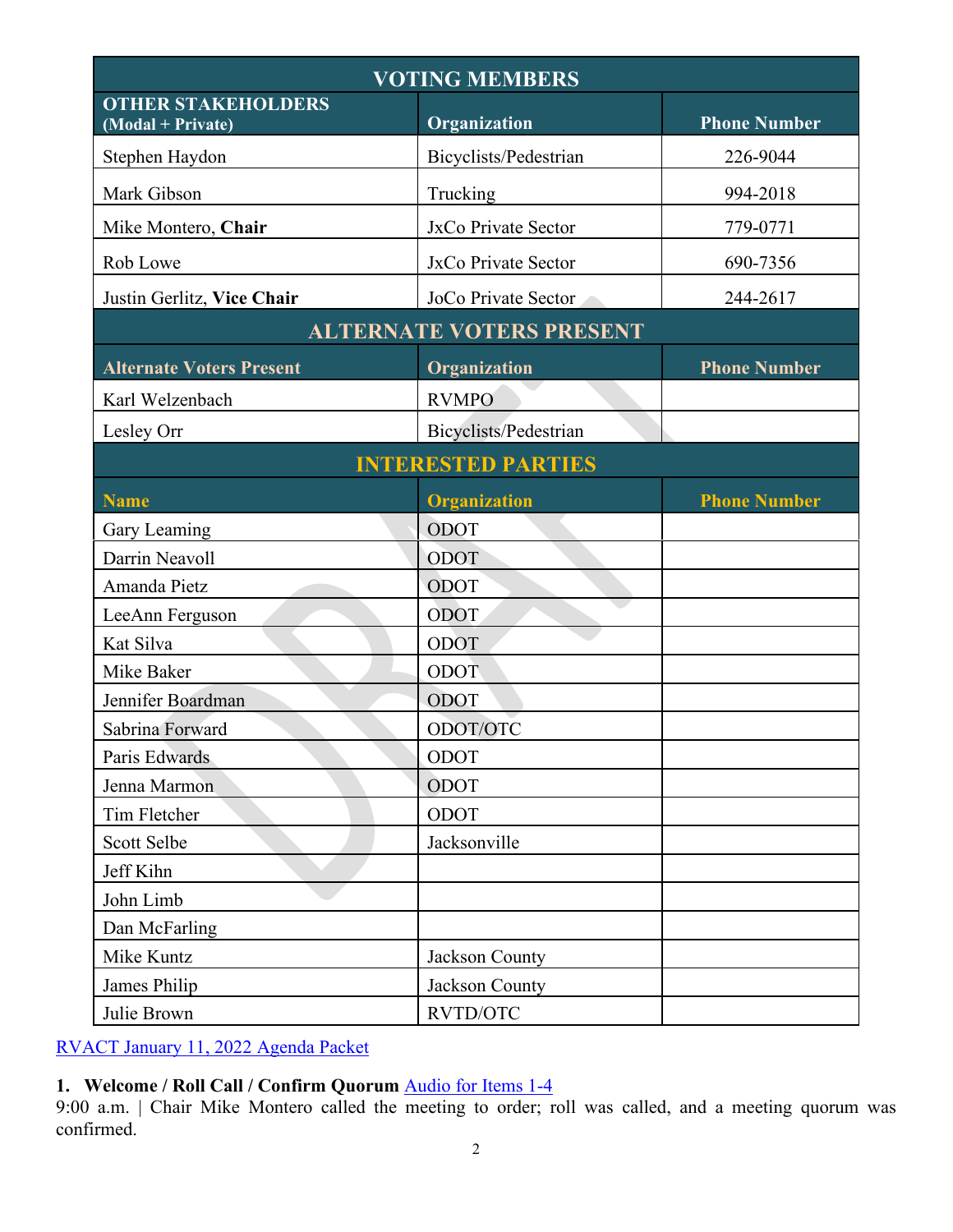#### **2. Review Meeting Agenda**

#### **3. Public Input**

No public comments were made during the allotted time.

# *Consent Calendar*

#### **4. Review/Approve Previous Meeting Minutes**

*Valerie Lovelace moved to approve the September 14, 2021 Meeting Minutes as presented. Seconded by Jerry Brienza.* 

*No further discussion.*

*Motion moved unanimously by voice vote.*

# *Discussion Items*

#### **5. Infrastructure Investment and Jobs Act Update** by Amanda Pietz **[Audio](https://rvmpo.org/wp-content/uploads/2019/09/Jan-11-Pt-5.mp3)**

- The IIJA bill is a total of \$1 Trillion for infrastructure, with \$567 billion for transportation.
- There is currently over \$100 billion in competitive grant opportunities.
- Over the next five years there will be \$1 billion in Highways/Special Programs and \$200 million in Public Transportation.
- In mitigating climate change, \$52 million to expand availability of electric vehicle charging stations and \$82 million for a new Carbon Reduction Program to help achieve ODOT's climate commitments has been allocated.
- In Resilience, \$94 million for a new PROTECT Program to enhance the transportation system's resilience to disasters.
- In Bridges, more than a quarter billion dollars in additional direct investment for repairing and replacing aging bridges, this includes the local bridge program.
- In improving Safety, \$45 million in additional funding for the All Roads Transportation Safety (ARTS) Program.
- In Active Transportation, \$30 million in additional direct funding will be for bicycle and pedestrian programs.
- In Public Transportation, nearly \$200 million in additional funding for rural and urban communities.
- In Local Programs, \$200 million in additional funding for a wide variety of programs.
- There is around \$400 million in flexible funding that the OTC can allocate to different areas. The OTC is currently seeking comments.

Comment from John Vial: *The IIJA has a lot of funds that can be competed against; however, the smaller local governments are more than likely to get zero. Spending the Bridge and Pavement Preservation in a way that impacts these smaller local governments could help off-set that difference.*

Question from Eleanor Ponomareff: *One big thing that the City of Talent cares a lot about is issues of equity and climate change. To what extent has the OTC looked into how the data has shifted based on highway needs?*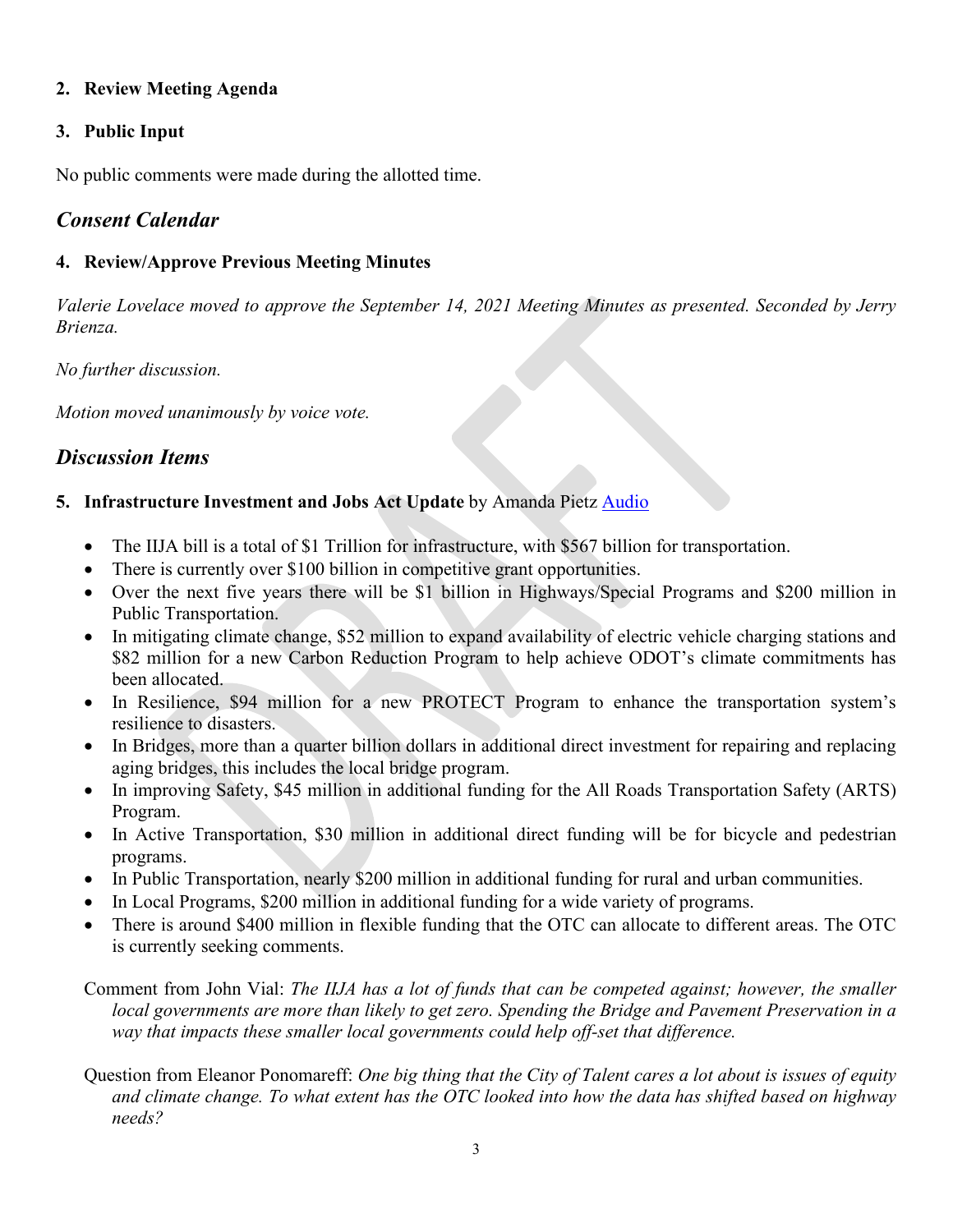Travel patterns pre-Covid and now have been tracked in volumes. In the first 3-6 months of the pandemic traffic volumes dropped. Following that, there has been an increase and the current volume is around to where it was pre-pandemic. The OTC is trying to create transportation demand management strategies.

Question from Mark Koberstien: *How are the different divisions of ODOT competing for the different funds? Will they try for funds?* 

Some of the funding is directed to specific activities. There have been internal staff conversations about needs, and what ODOT can go after and the consequences of not going after them.

#### **6. Safe Routes to Schools Program and Upcoming Funding** by LeeAnn Ferguson [Audio](https://rvmpo.org/wp-content/uploads/2019/09/Jan-11-Pt-6.mp3)

- Safe Routes to Schools is a program that supports students and families getting to school safely.
- The program prioritizes underserved communities and facilitates high quality and effective programs implemented with transparency through partnerships and evaluation.
- With the current programs implemented there has been a 45% increase in kids walking and rolling to school and a 44% decrease of injuries.
- Over the next 2-year cycle of 2023-2024, there is \$26.25 million in construction grants to go the local communities, \$3 million in Rapid Response Grants that can go to high needs and quick projects, \$750,000 for Project Identification and planning assistance, and \$2 million in Education grants and services.
- March 18, 2022, the applications are due. July 31, 2022, applications for construction grants are due.
- Question from Eleanor Ponomareff: *The different webinars are region specific; will they have different information or mostly the same?*

They will mostly be all the same information. The questions and comments may be more regionally specific, however.

- Comment from Ruth Jenks: *Around 2 years ago Eagle Point applied for and received a grant for planning. With that, Eagle Point was able to create a formal Safe Routes to Public Schools requirements with consultants. As a small entity, this program was worth-while and painless.*
- Comment from John Vial: *When this program was created the local match was legislatively required. It is encouraged to revisit that requirement, see where the grants are coming from and where they are going to. Some of the smaller jurisdictions may struggle to afford the local match.*

Around 37% of the funds allocated so far have gone to comminutes with populations under fivethousand. This does not, however, tell who is not apply due to the local match requirement.

- Comment from Valerie Lovelace: *This is an example of an Active transportation that is in-line with health and building a younger generation of walkers and bikers. In terms of future investments in Active Transportation, this could be critical.*
- Comment from Mark Koberstein: *There is concern with enforcement of the safety of the pathways for children.*